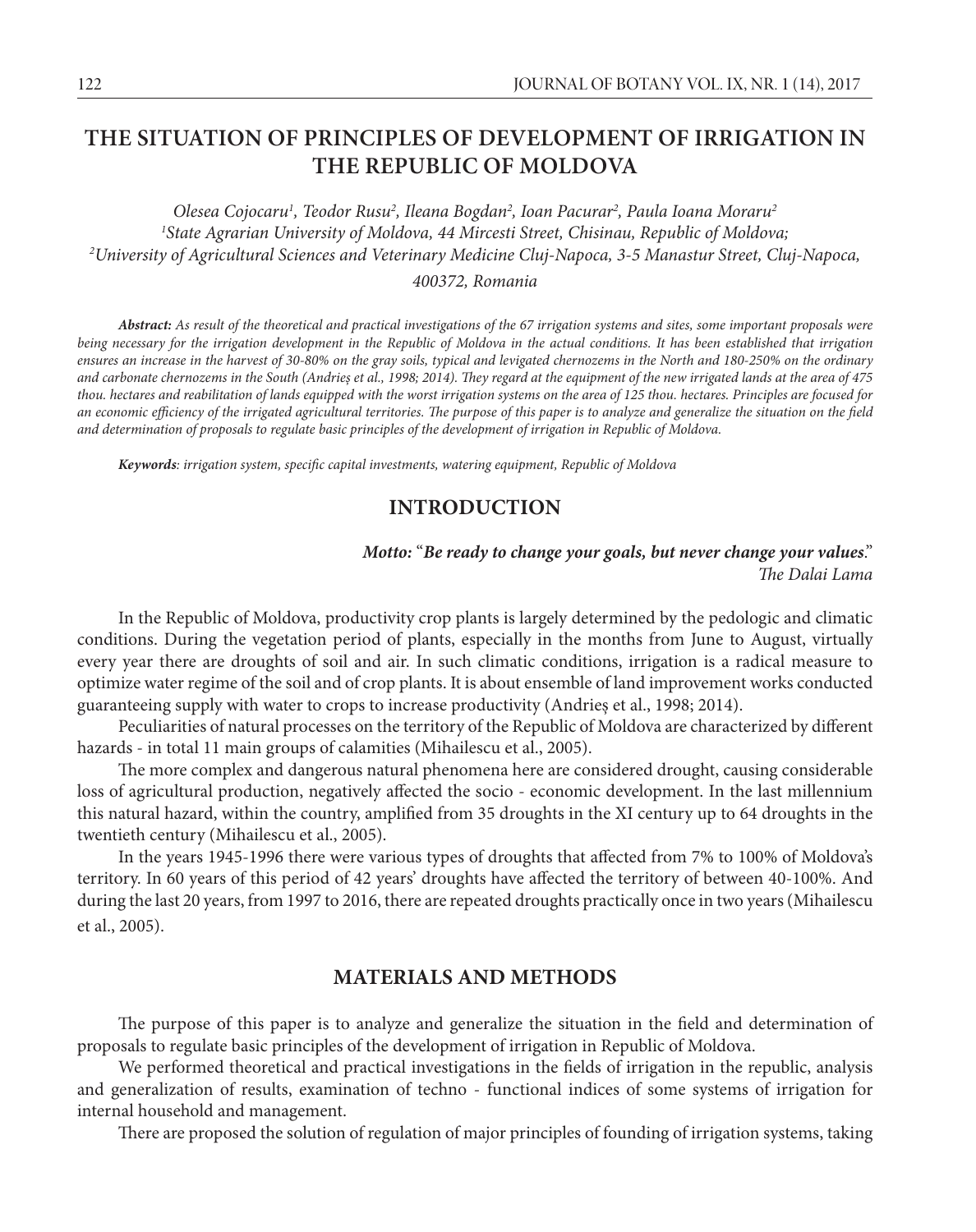into account technical and scientific progress in the field of land improvements.

Restoring previously irrigated areas and new land irrigation planning must be conducted in accordance with some elaborations well argued scientifically and achievable under current conditions.

The aggregate data (Andrieș et al., 1998; 2014) by the Soils Improvement Laboratory of the Institute "Nicolae Dimo" have demonstrated that the efficacy of irrigation heads is different according to the country's agropedoclimatic area (Figure 1).



Figure 1. The effectiveness of irrigation in different climatic zones of Republic of Moldova (*dates: Iu. Rozloga, V. Filipciuc*)

## **RESULTS AND DISCUSSIONS**

The Moldovan agriculture will develop with success only with an ample application of irrigation of land. Agricultural production, especially vegetables, fruits, under the conditions of market economy, through its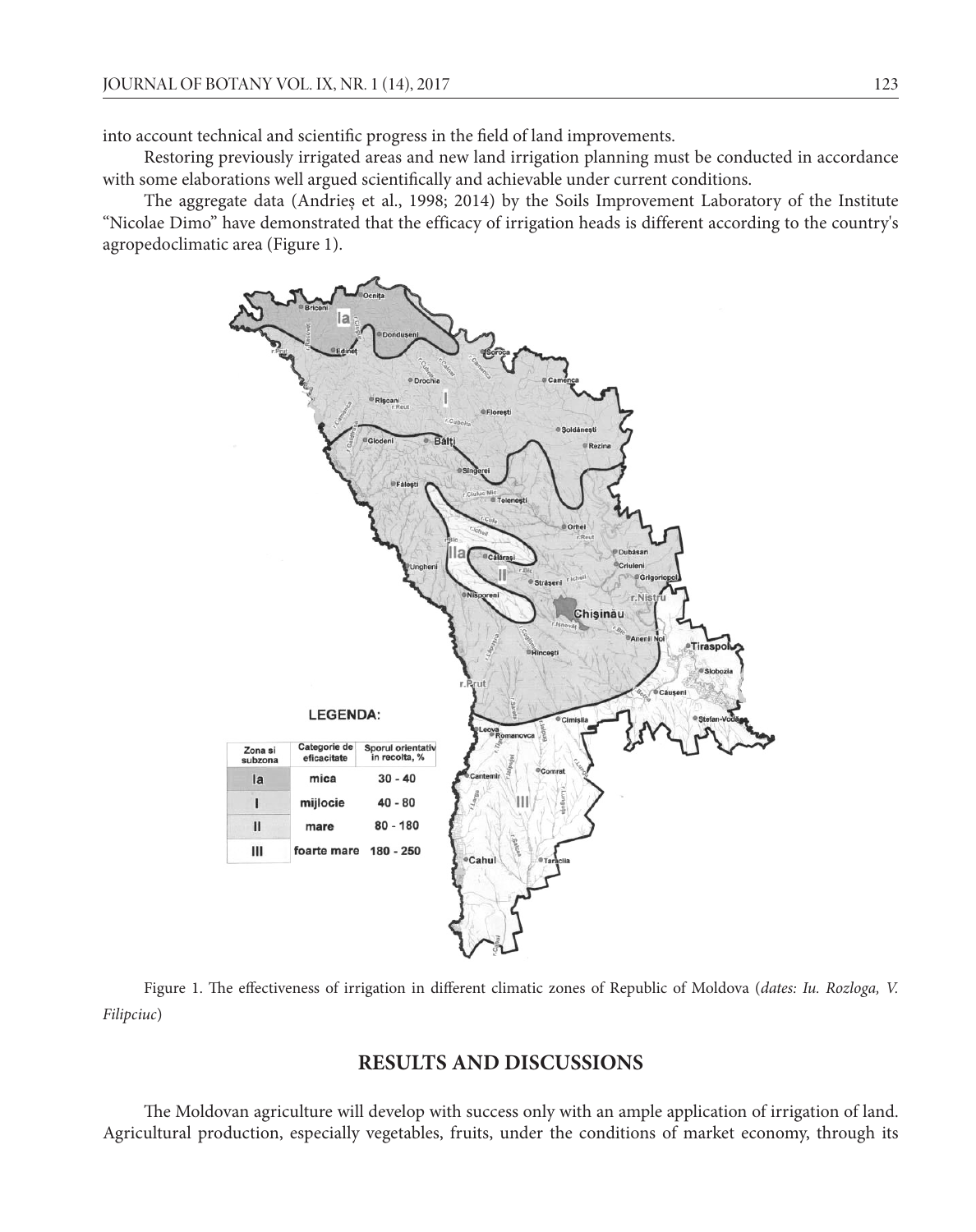qualities, can`t be competitive without irrigation. Simultaneously, global harvest depends on irrigation too.

These circumstances have made the basis for the future of the agricultural sector, aiming at obtaining high yields and stable quality. Recently, in the mass media, it was broadcast and published information on the main problems of development of agricultural irrigation in the Republic of Moldova in the nearest future.

This program provides the increase of irrigation areas up to 600 thousand hectares, for which purpose is, needed 4.2 billion lei for capital construction, namely for the arrangement of new irrigation systems and 2.4 billion lei, for the rehabilitation, namely, reconstruction of existing irrigation systems.

Optimization of water regime is accomplished according to moisture reserves in the soil active layer and the critical stages of water used by plants (Andrieș et al., 1998; 2014).

Simultaneously, we mention that according to a strategic plan of action for rehabilitation of irrigation and development in the Republic of Moldova, elaborated in 2000 by the Republican Concern "Moldova's Waters" (\*\*\*Ministry of Agriculture and Processing Industry, 2000) and approved by the Government Decision published in the Official Monitor of the Republic of Moldova No. 46 of 20 April 2001, were to be rehabilitated irrigation systems on a total area of 125 thousand hectares, which condition the special capital investments 19.200 lei per hectare.

Therefore, examining data from mass media and strategic development plan, in the years 2000 - 2016, we can generalize the following main indices as stated by the development strategies of irrigation in our country of 600 thousand hectares (Table No.1).

*Table No. 1*.

| Land development                                 | Landscaping areas,<br>thousand hectares | Total investments, billions<br><b>MDL</b> | Specific investment, MDL<br>per hectare |
|--------------------------------------------------|-----------------------------------------|-------------------------------------------|-----------------------------------------|
| The construction of new<br>irrigation systems    | 475.0                                   | 4.2                                       | 8842                                    |
| Rehabilitation of existing<br>irrigation systems | 125.0                                   | 2.4                                       | 19200                                   |
| <b>Total</b>                                     | 600.0                                   | 6.6                                       | 28.042                                  |

**Main indices of development of irrigation in the Republic of Moldova (in the years 2000 – 2016)**

Evidently, in the full developments of this strategic program, there are committed discrepancies and inconsistencies, which eloquently demonstrate the data from Table No.1. Really, specific capital investments to the rehabilitation of irrigation systems can`t be 2.2 times higher than those in the construction of new systems, being smaller in reality.

The analysis of information from the strategic plan of development and rehabilitation of irrigation (\*\*\* Ministry of Agriculture and Processing Industry, 2000), the general technical and economic data on 60 small systems and of irrigation sectors ranging in size from 7-100 hectares and the 7 largest irrigation systems ranging in size from 137-650 hectares (situation at 04.10.2002) and also the study on some recommendations for irrigating fruit and vegetables in Moldova (Coşuleanu, 1981; 1998) allow us to concretize to the possible extent that the irrigation situation in our country is characterized by technical-economic indexes (Table No.2).

Mention that capital investment indices generalized in Table No.2, expressed in MDL, they were obtained from dollars, recalculated cost of 60 small irrigation systems and of irrigation sectors and from EURO, of the 7 largest of irrigation systems. Specific investigations, 19,200 lei per hectare (situation of the 12.01.2016) are taken from the strategic plan of action. We realize that such recalculations are essential guidance and yet we use to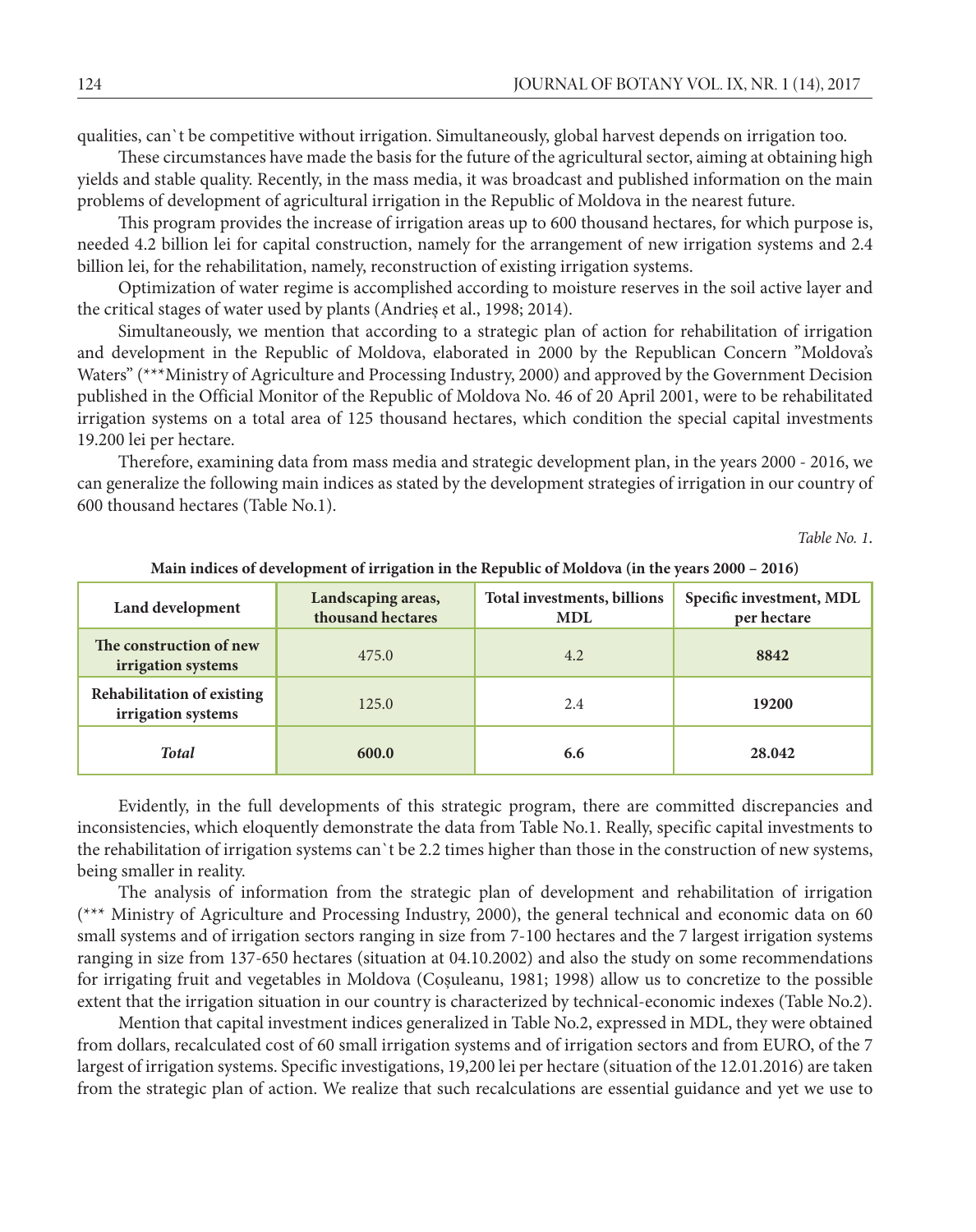some conclusions.

We may remark that:

- 1. It is necessary to consider that for 16 years (2000-2016), there were more expensive building materials, the pipes used in irrigation equipment and sprinkler irrigation installations, pumping equipment and installations etc., that the construction and rehabilitation of irrigation systems have become more expensive, the specific value of investments increased. In this period, the expensive cost of electricity.
- 2. The generalization of information relating to the 67 systems and sectors of irrigation shows that investigations were provided, basically for the purchase of new techniques of irrigation (equipment sprinkler, pump systems and watering) without reconstruction of the existing network of irrigation or construction of new networks. So the investigation indicated in Table 2 refers absolute majority irrigation the endowment value by means of watering.
- 3. Agribusiness Development Project (ADP) that is implemented by CNFA American organization supported by the US Agency for International Development (USAID) so condition that the average specific of the small sectors sprinkler irrigation reaches 15751-26250 lei/hectare, which depends on the type of sprinkler installations and equipment (Gherciuc, 2007). According to the same information, specific capital investments to the drip irrigation constitute on average, for the cultivation of vegetables, 9450-15750 lei/hectare and for the cultivation of fruit and vines 14700-21000 lei/hectare. To emphasize that USAID ADP data are the latest and deserve greater truthfulness and these investments include only the cost of watering equipment and facilities without taking into account the cost of irrigation network with hydro technical constructions and related facilities.

*Table No. 2.* 

| Rehabilitation of irrigation systems<br>with spray irrigation with an area<br>between 100-650 hectares |                                                           | Rehabilitation of irrigation systems<br>with spray irrigation with an area<br>between 15-100 hectares |                                                                  | Arrangement of drip irrigation<br>sectors ranging in size from 7-100<br>hectares |                                                          |
|--------------------------------------------------------------------------------------------------------|-----------------------------------------------------------|-------------------------------------------------------------------------------------------------------|------------------------------------------------------------------|----------------------------------------------------------------------------------|----------------------------------------------------------|
| Area,<br>hectares                                                                                      | <i>Specific</i><br><i>investment</i> ,<br>MDL per hectare | hectares<br>Area,                                                                                     | <b>Specific</b><br><i>investment</i> ,<br><b>MDL</b> per hectare | Area,<br>hectares                                                                | <i>Specific</i><br>investment,<br><b>MDL</b> per hectare |
| 2432                                                                                                   | 6314                                                      | 1138                                                                                                  | 6342                                                             | 491                                                                              | 15697                                                    |

#### **Technical and economic indices of planning the systems and of irrigation sectors in the Republic of Moldova (situation to the 04.10.2002)**

4. Execution of the plan on development of irrigation will condition the major capital expenditures more like those provided (Table No.1). Approximately, the rehabilitation investment will be increased by 1.5-2 times, and the construction of new systems - by 4.5-5.0 times.

From intensive cultural practices, irrigation is the most contradictory practice. The irrigation can lead to erosion and salinisation, reduce the level of sequestered organic carbon and increases emission level, reduces productivity and can even lead to total loss of soil fertility. Salinization affecting at least 10% of irrigated areas worldwide. For these reasons, some researchers refuse irrigation within the sequestration carbon practices. In other cases, the negative effects of irrigation are due to faulty management of water (Moraru et al., 2010).

For further development of irrigation, the Republic of Moldova's natural need to reduce specific investments. We believe that guidance for this purpose is arranging irrigation systems with two categories of land: with guaranteed irrigation and mobile irrigation (Coşuleanu, 1978; 1998).

Lands with guaranteed irrigation will be serviced by a traditional network, of irrigation engineering, will achieve this regime the designed agricultural crops. The mobile irrigation lands, adjacent to guaranteed